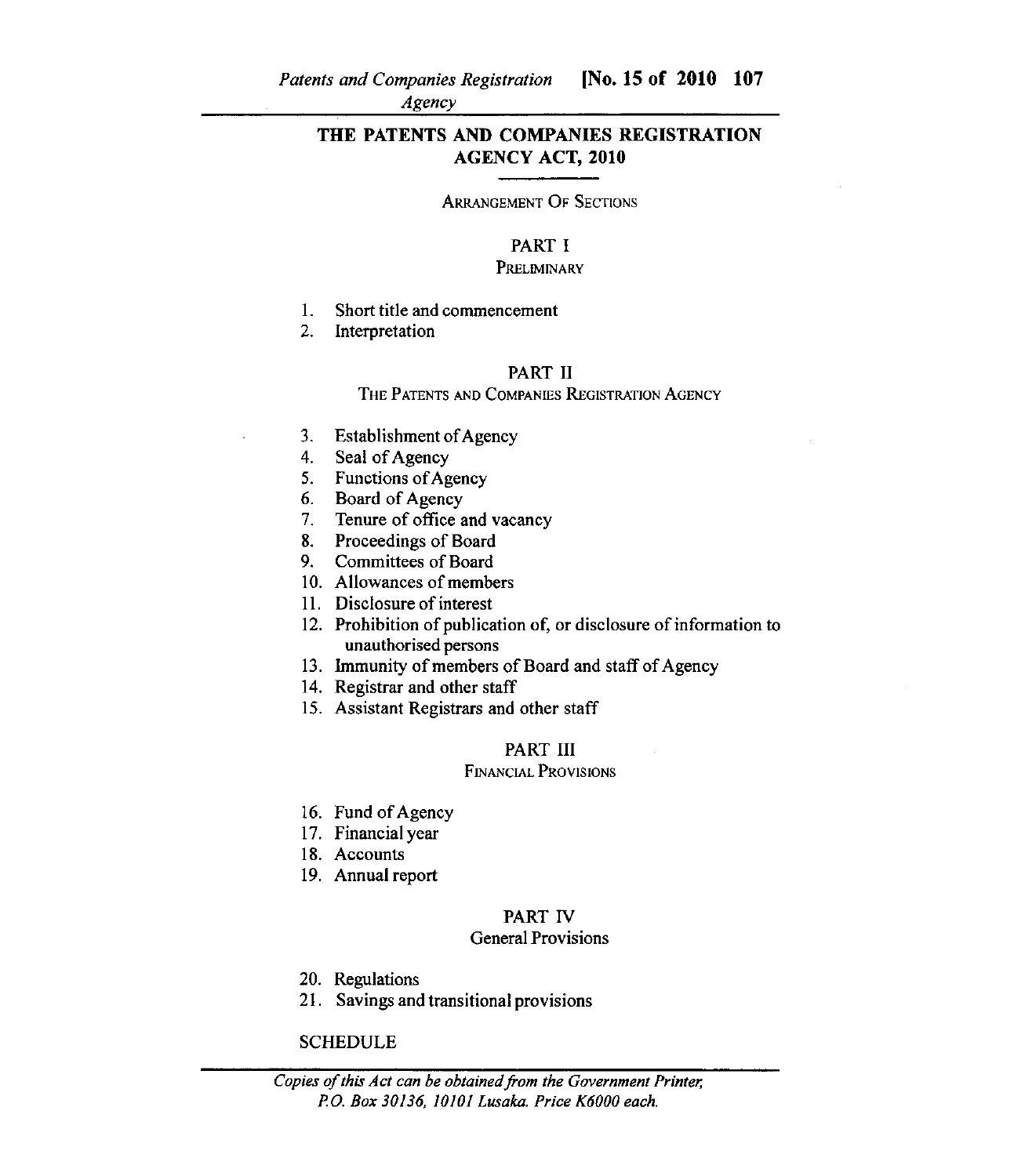$\mathcal{L}(\mathcal{A})$  .  $\mathcal{L}_{\text{max}}$  and  $\mathcal{L}_{\text{max}}$  . The set of  $\mathcal{L}_{\text{max}}$ 

 $\label{eq:2.1} \frac{1}{\sqrt{2}}\int_{\mathbb{R}^3}\frac{1}{\sqrt{2}}\left(\frac{1}{\sqrt{2}}\right)^2\frac{1}{\sqrt{2}}\left(\frac{1}{\sqrt{2}}\right)^2\frac{1}{\sqrt{2}}\left(\frac{1}{\sqrt{2}}\right)^2\frac{1}{\sqrt{2}}\left(\frac{1}{\sqrt{2}}\right)^2\frac{1}{\sqrt{2}}\left(\frac{1}{\sqrt{2}}\right)^2\frac{1}{\sqrt{2}}\frac{1}{\sqrt{2}}\frac{1}{\sqrt{2}}\frac{1}{\sqrt{2}}\frac{1}{\sqrt{2}}\frac{1}{\sqrt{2}}$  $\label{eq:2.1} \frac{1}{\sqrt{2}}\left(\frac{1}{\sqrt{2}}\right)^{2} \left(\frac{1}{\sqrt{2}}\right)^{2} \left(\frac{1}{\sqrt{2}}\right)^{2} \left(\frac{1}{\sqrt{2}}\right)^{2} \left(\frac{1}{\sqrt{2}}\right)^{2} \left(\frac{1}{\sqrt{2}}\right)^{2} \left(\frac{1}{\sqrt{2}}\right)^{2} \left(\frac{1}{\sqrt{2}}\right)^{2} \left(\frac{1}{\sqrt{2}}\right)^{2} \left(\frac{1}{\sqrt{2}}\right)^{2} \left(\frac{1}{\sqrt{2}}\right)^{2} \left(\$ 

 $\mathcal{O}(\mathcal{O}_\mathcal{O})$  . The contract of the set of the set of the set of the  $\mathcal{O}(\mathcal{O}_\mathcal{O})$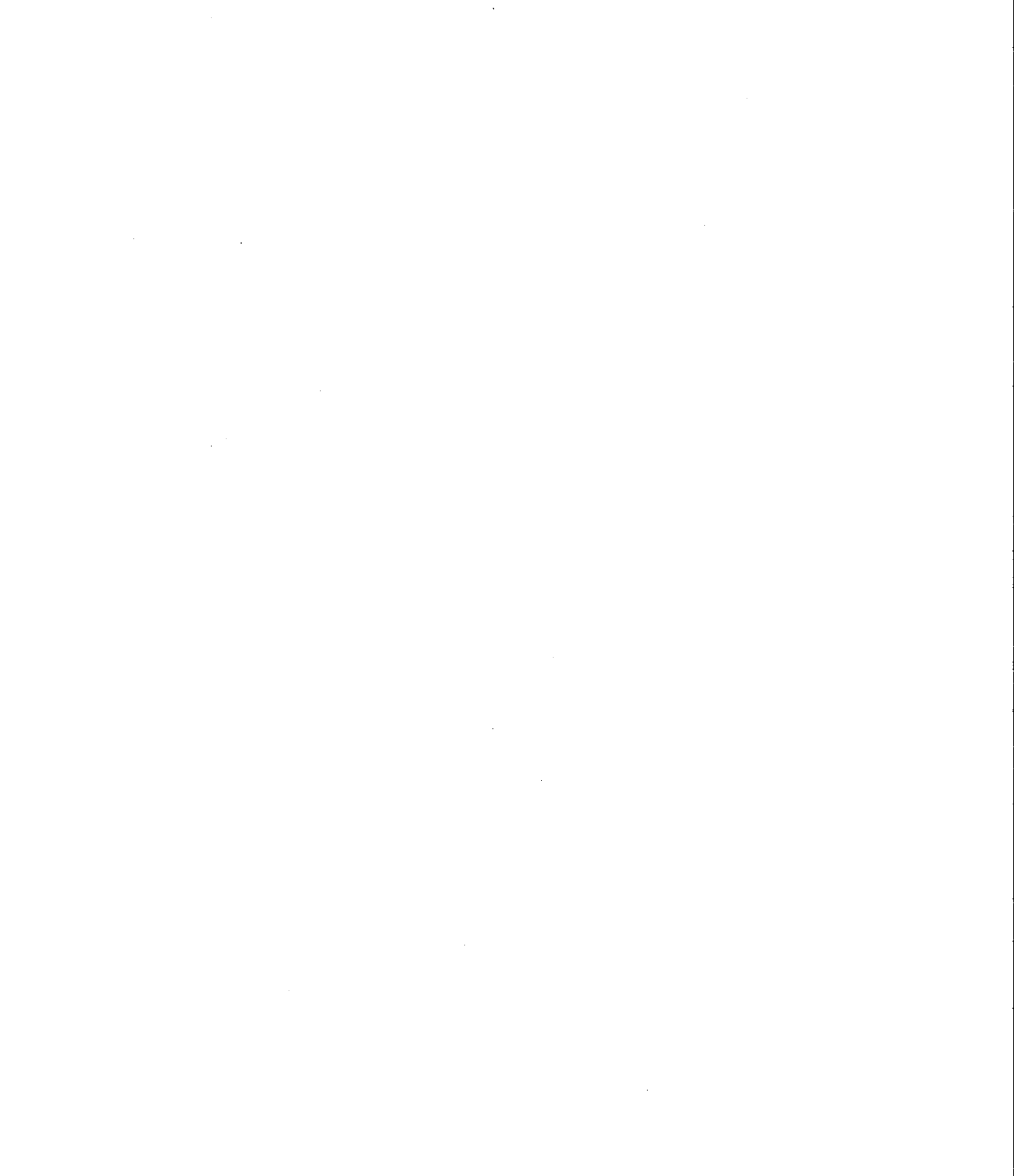*Agency*

# GOVERNMENT OF ZAMBIA **ACT**

No. 15 of 2010

Date of Assent: 13th April, 2010

ENTITLED

An Act to establish the Patents and Companies Registration Agency; provide for the functions of the Agency; transfer from the Government to the Agency the functions and the powers of the offices of the Registrar of Companies, Registrar of Registered Business Names, Registrar of Patents, Registrar of Trade Marks and Registrar of Registered Designs; and provide for matters connected with, or incidental to, the foregoing.

[16th April, 2010

ENACTED by the Parliament of Zambia. **Enactment**

#### PART I

#### **PRELIMINARY**

1. This Act may be cited as the Patents and Companies Registration Agency Act, 2010, and shall come into operation on such date as the Minister may, by statutory instrument, appoint. **Short title and**

**commencement**

**Interpretation**

2. (1) In this Act, unless the context otherwise requires— "Agency" means the Patents and Companies Registration Agency established under section *three;*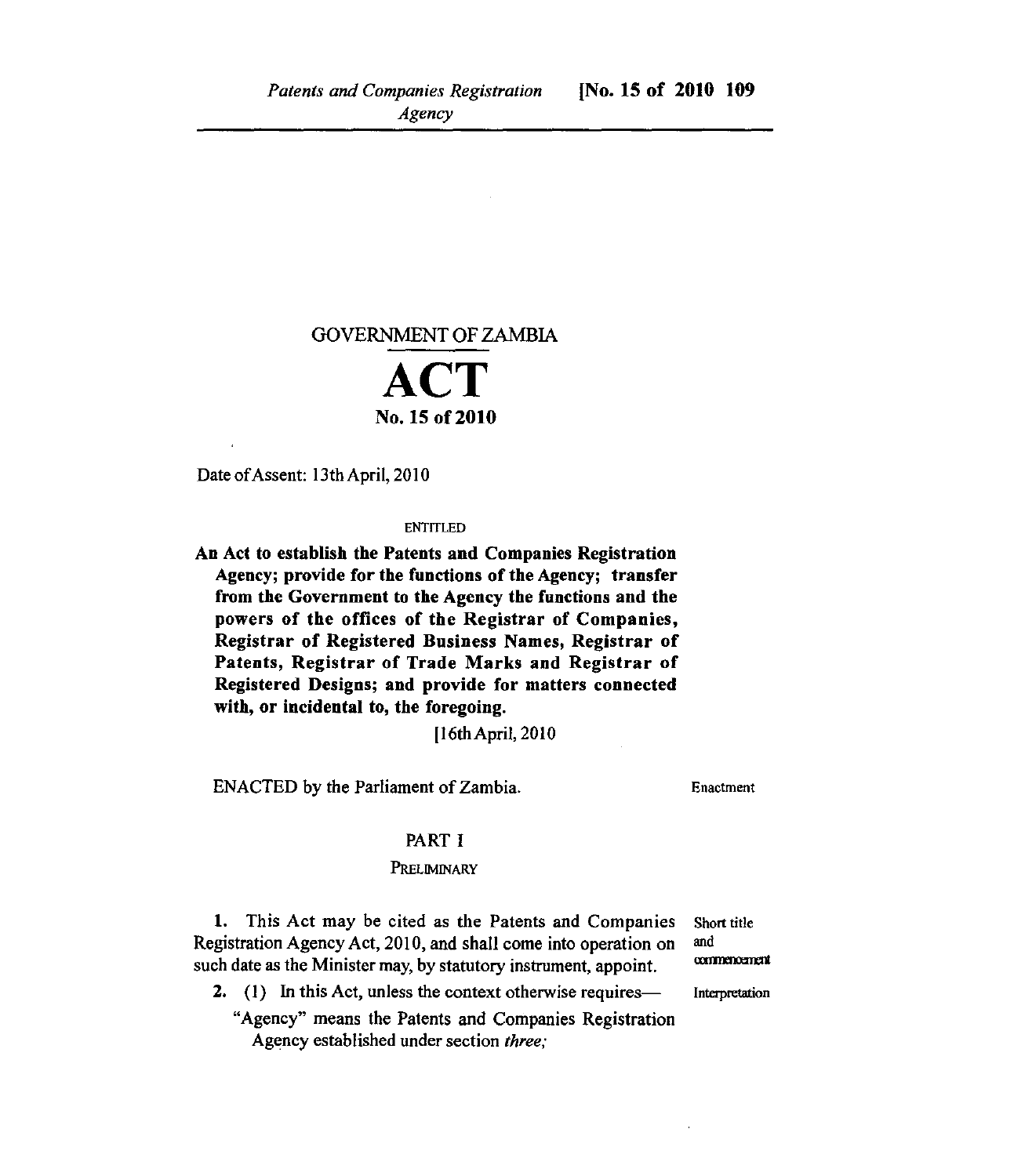|                            | Agency                                                                                                                                                                                                                                                                                                                                                                          |
|----------------------------|---------------------------------------------------------------------------------------------------------------------------------------------------------------------------------------------------------------------------------------------------------------------------------------------------------------------------------------------------------------------------------|
|                            | "appointed date" means such date as the Minister may appoint<br>under section one:                                                                                                                                                                                                                                                                                              |
|                            | "Assistant Registrar" means a person appointed as Assistant<br>Registrar under section <i>fifteen</i> ;                                                                                                                                                                                                                                                                         |
|                            | "Board" means the Board of the Agency constituted under<br>section six;                                                                                                                                                                                                                                                                                                         |
|                            | "Chairperson" means the person appointed as Chairperson<br>under section six.                                                                                                                                                                                                                                                                                                   |
|                            | "Department" means the offices of the Registrar of<br>Companies, Registrar of Registered Business Names,<br>Registrar of Patents, Registrar of Trade Marks and<br>Registrar of Registered Designs;                                                                                                                                                                              |
| Cap. 30                    | "legal practitioner" has the meaning assigned to it in the Legal<br>Practitioners Act;                                                                                                                                                                                                                                                                                          |
|                            | "Registrar" means the person appointed as Registrar under<br>section fourteen; and                                                                                                                                                                                                                                                                                              |
|                            | "Vice-Chairperson" means the person appointed as Vice-<br>Chairperson under section six.                                                                                                                                                                                                                                                                                        |
|                            | PART II                                                                                                                                                                                                                                                                                                                                                                         |
|                            | THE PATENTS AND COMPANIES REGISTRATION AGENCY                                                                                                                                                                                                                                                                                                                                   |
| Establishment<br>of Agency | There is hereby established the Patents and Companies<br>3.<br>Registration Agency which shall be a body corporate with perpetual<br>succession and a common seal, capable of suing and of being sued<br>in its corporate name, and with the power, subject to the provisions<br>of this Act, to do all such acts and things as a body corporate may,<br>by law, do or perform. |
| Seal of<br>Agency          | (1) The seal of the Agency shall be such device as may<br>4.<br>be determined by the Agency and shall be kept by the Registrar.                                                                                                                                                                                                                                                 |
|                            | The affixing of the seal shall be authenticated by the<br>(2)<br>Chairperson or the Vice-Chairperson and the Registrar or one other<br>person authorised in that behalf by a resolution of the Board:                                                                                                                                                                           |
|                            | Provided that where the Agency is registering industrial<br>property rights or registering or incorporating any company,<br>firm or business entity, the affixing of the seal shall be<br>authenticated by the Registrar.                                                                                                                                                       |
|                            | Any contract or instrument which, if entered into or<br>(3)<br>executed by a person not being a body corporate, would not be                                                                                                                                                                                                                                                    |

executed by a person not being a body corporate, would not be required to be under seal, may be entered into or executed without seal on behalf of the Agency by the Registrar or any other person generally or specifically authorised by the Board in that behalf.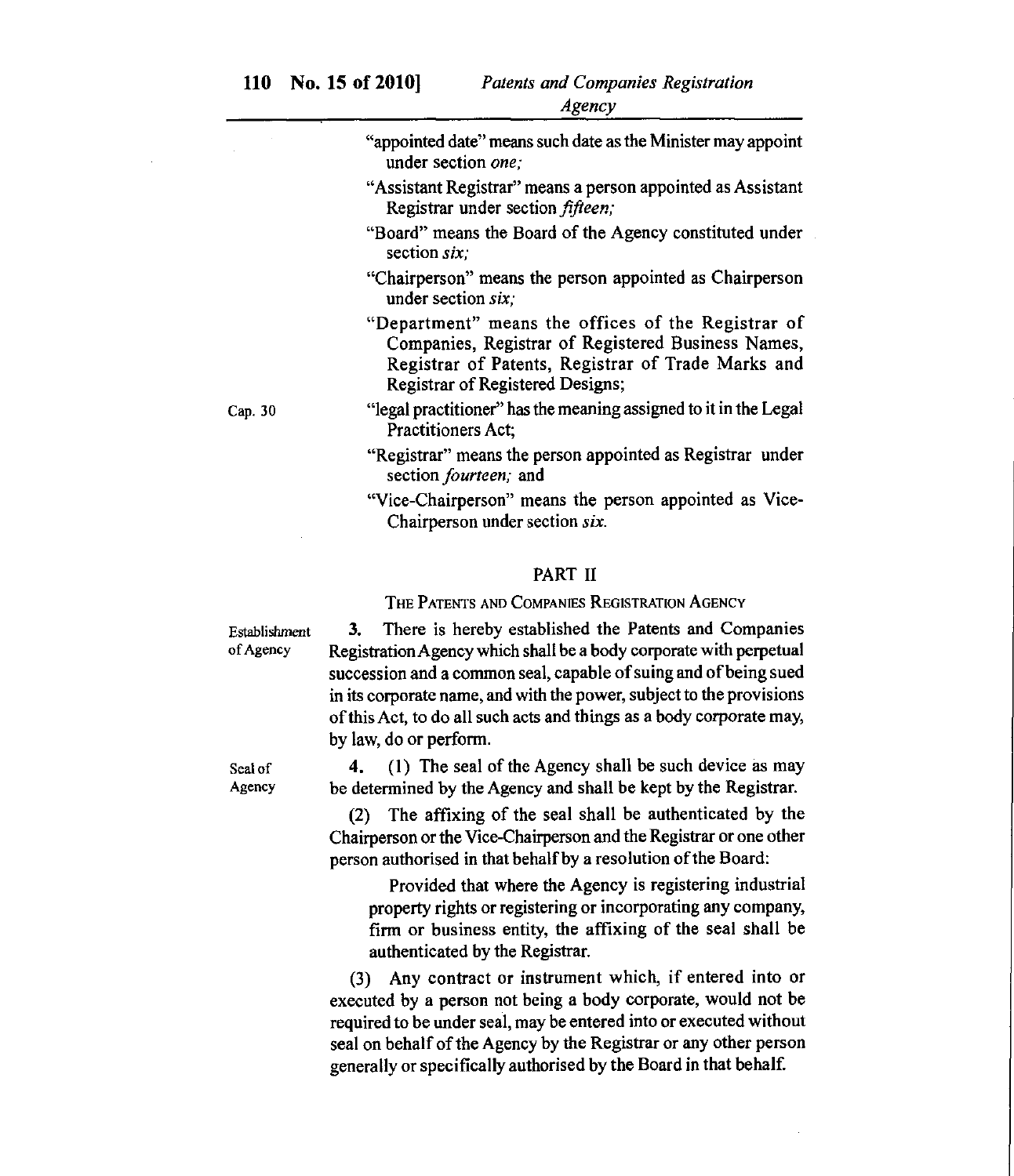Any document purporting to be a document under the seal of the Agency or issued on behalf of the Agency shall be received in evidence and shall be executed or issued, as the case may be, without any further proof, unless the contrary is proved. On the commencement of this Act, any impression of a seal made for the purposes of the Acts administered by the Agency under section *five* before the commencement of this Act shall be deemed to be an impression of the seal of the Agency. 5. (1) The functions of the Agency are to—  $(a)$  administer the Companies Act, the Registration of Business Names Act, the Patents Act, the Trade Marks Act, the Registered Designs Act, and the Companies (Certificates Validation) Act;  $(b)$  receive and investigate any complaint of alleged or suspected breach of this Act or the Acts referred to in paragraph (a) and, subject to the directives of the Director of Public Prosecutions, prosecute offences under those Acts;  $(c)$  collect, collate and disseminate information on the law relating to the Acts referred to in paragraph (a);  $(d)$  advise Government on all matters pertaining to the Acts referred to in paragraph (a); and *(e)* do all such other things as are necessary or incidental to the performance of its functions under this Act. (2) The Agency may—  $(a)$  determine and levy fees that the Agency considers necessary to finance its activities under this Act; and  $\langle b \rangle$  determine what portion of any fee is payable in respect of any part of a year and the date on which the fee or portion thereof is payable. 6. (1) There is hereby constituted the Board of the Agency which shall be the governing body of the Agency and shall exercise and perform the powers and functions of the Agency. (2) The Board shall consist of the following part-time members appointed by the Minister:  $(a)$  a representative of the Ministry responsible for commerce;  $(b)$  a representative of the Attorney- General;  $(c)$  an accountant registered with the Zambia Institute of Chartered Accountants; Functions of Agency Cap. 388 Cap. 389 Cap. 400 Cap. 401 Cap. 402 Cap. 414 Board of Agency

 $(d)$  a representative of the Zambia Association of Chambers of Commerce and Industry;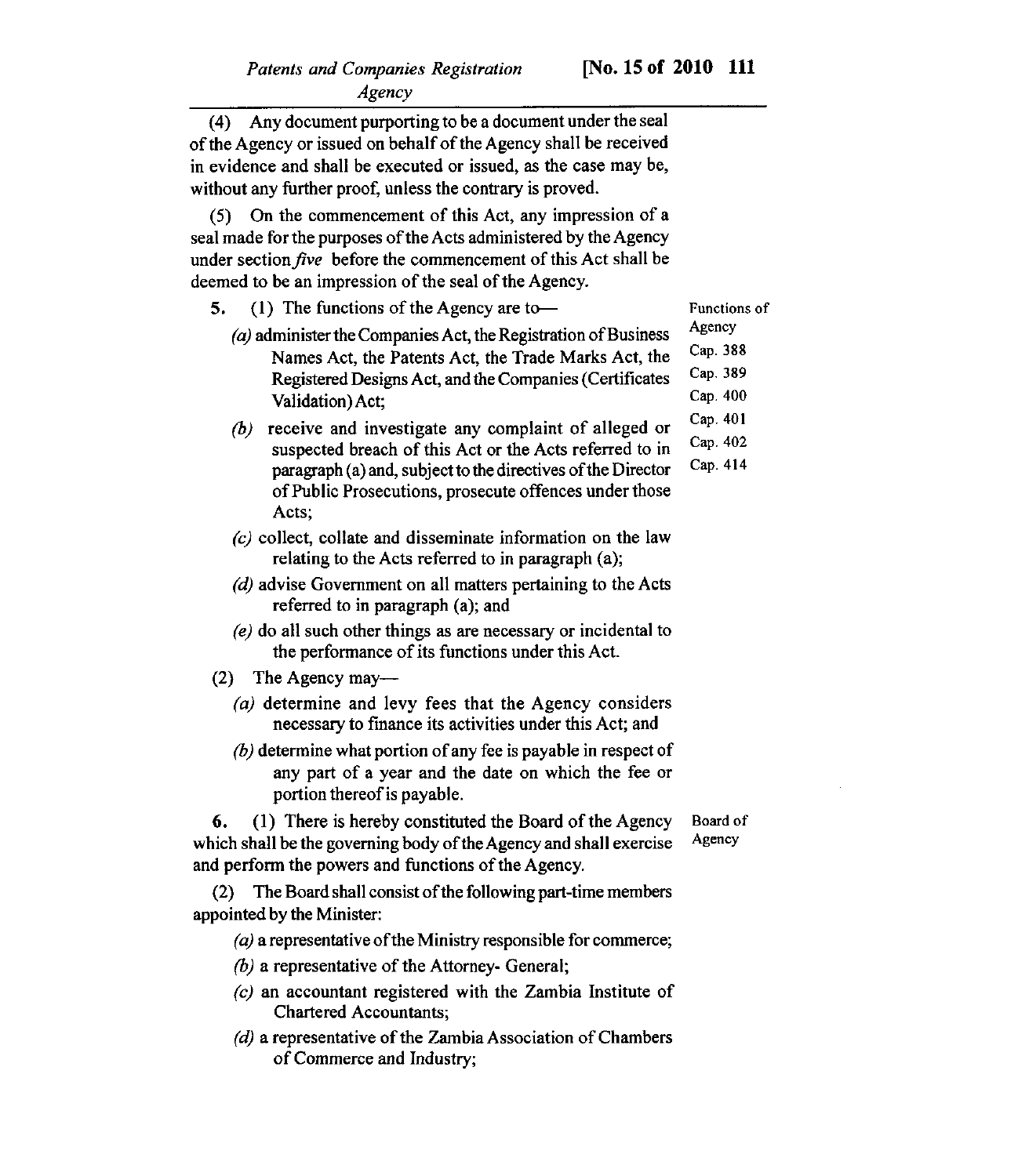*(e)* one person with expertise in matters of intellectual property; and

 $(f)$  two other persons.

The Minister shall appoint the Chairperson and the Vice-Chairperson from among the members.

A person shall not be nominated or appointed as a member of the Board if that person —

- (a) has been convicted of an offence under any written law;
- $(b)$  is under any written law, adjudged or otherwise declared to be of unsound mind; or

*(c) is* adjudged or declared bankrupt under any written law.

Tenure of office and vacancy

7. (1) Subject to the other provisions of this Act, a member of the Board shall hold office for a period of three years from the date of appointment and may be re-appointed for a further like period.

 $(2)$ Subject to the other provisions of this Act, a member shall, on the expiration of the period for which the member is appointed, continue to hold office until another member is appointed to succeed that member.

(3) The office of a member becomes vacant—

 $(a)$  upon the member's death;

- $(b)$  if the member is adjudged bankrupt;
- $(c)$  if the member is absent from three consecutive meetings of the Board of which the member has had notice, without the prior approval of the Board;
- $(d)$  upon the expiry of one month's notice of the member's notice to resign from office, given by the member in writing to the Board;
- *(e)* if the member becomes mentally or physically incapable of performing the duties of a member of the Board;
- $(f)$  if the member is removed by the Minister;
- $(q)$  if the member ceases to be a member of the organisation which nominated the member; or
- $(h)$  if the member is convicted of an offence under this Act or any other law.

(4) The Minister shall, where the office of a member becomes vacant, appoint another member in place of the member who vacates office, and such member shall hold office for the remainder of the term.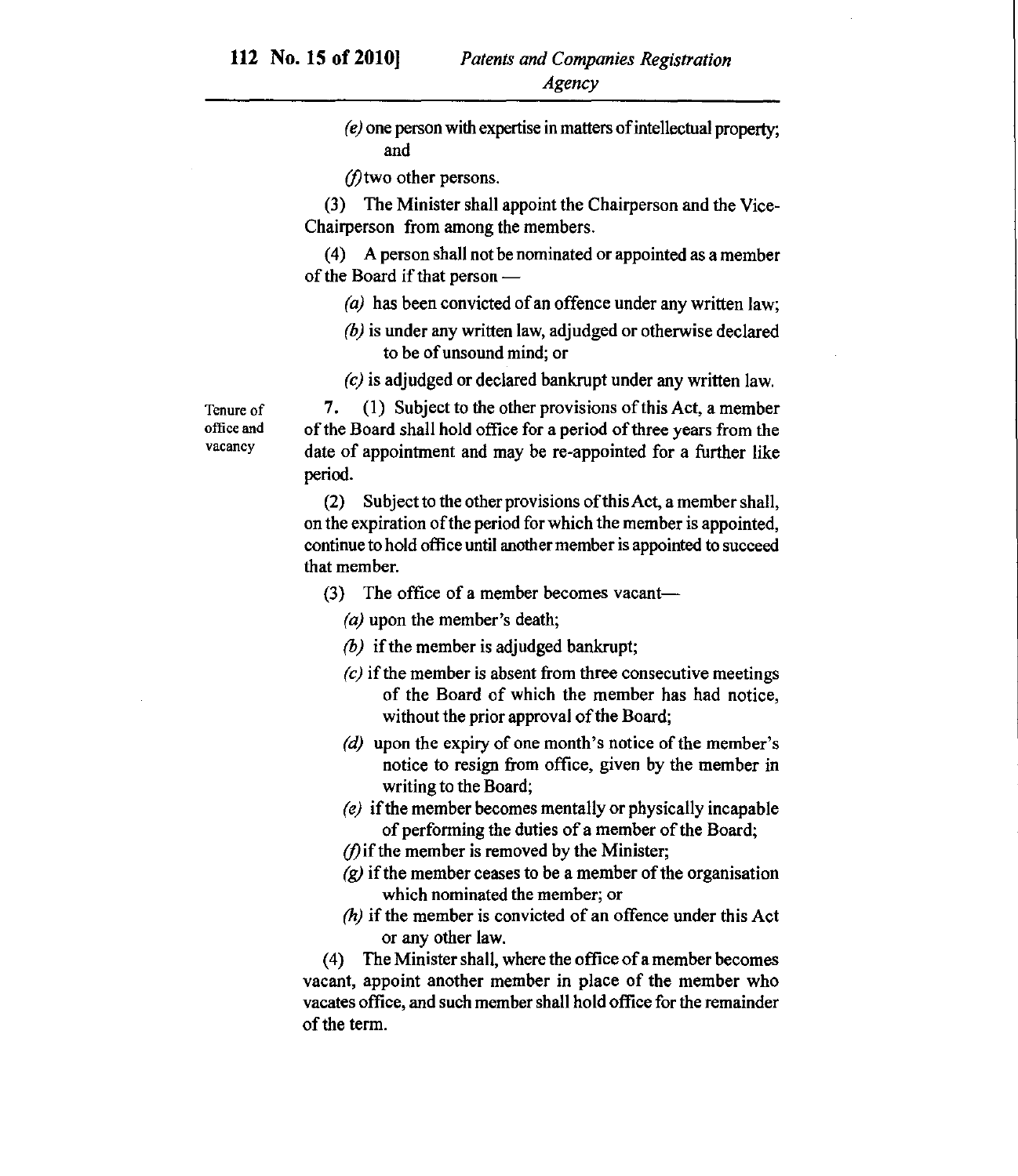(5) A member may resign from office by giving not less than one month's notice in writing to the Minister.

8. (1) Subject to the other provisions of this Act, the Proceedings Board may regulate its own procedure.  $\qquad \qquad$  of

The Board shall meet for the transaction of business, at Board  $(2)$ least once in every three months at such places and times as the Board may determine.

Upon giving notice of not less than fourteen days, a meeting  $(3)$ of the Board may be called by the Chairperson and shall be called if not less than one third of the members so request in writing:

Provided that if the urgency of any particular matter does not permit the giving of such notice, a special meeting may be called upon a shorter notice being given by three members of the Board.

The quorum at a meeting of the Board shall be four.

 $(5)$  There shall preside at any meeting of the Board—

- $(a)$  the Chairperson;
- $(b)$  in the absence of the Chairperson, the Vice-Chairperson; and
- $(c)$  in the absence of both the Chairperson and the Vice-Chairperson, such member as the members present may elect from amongst themselves for the purpose of that meeting.

(6) A decision of the Board on any question shall be by a majority of votes of the members present and voting at the meeting and, in the event of an equality of votes, the person presiding at the meeting shall have, in addition to a deliberative vote, a casting vote.

Where a member is for any reason unable to attend any meeting of the Board, the member may, in writing, nominate another person from the same organisation to attend such meeting in that member's stead and such person shall be deemed to be a member for the purpose of that meeting.

The Board may invite any person whose presence is in its  $(8)$ opinion desirable to attend and to participate in the deliberations of a meeting of the Board but such person shall have no vote.

(9) The validity of any proceedings, act or decision of the Board shall not be affected by any vacancy in the membership of the Board or by any defect in the appointment of any member or by reason that any person not entitled to do so, took part in the proceedings.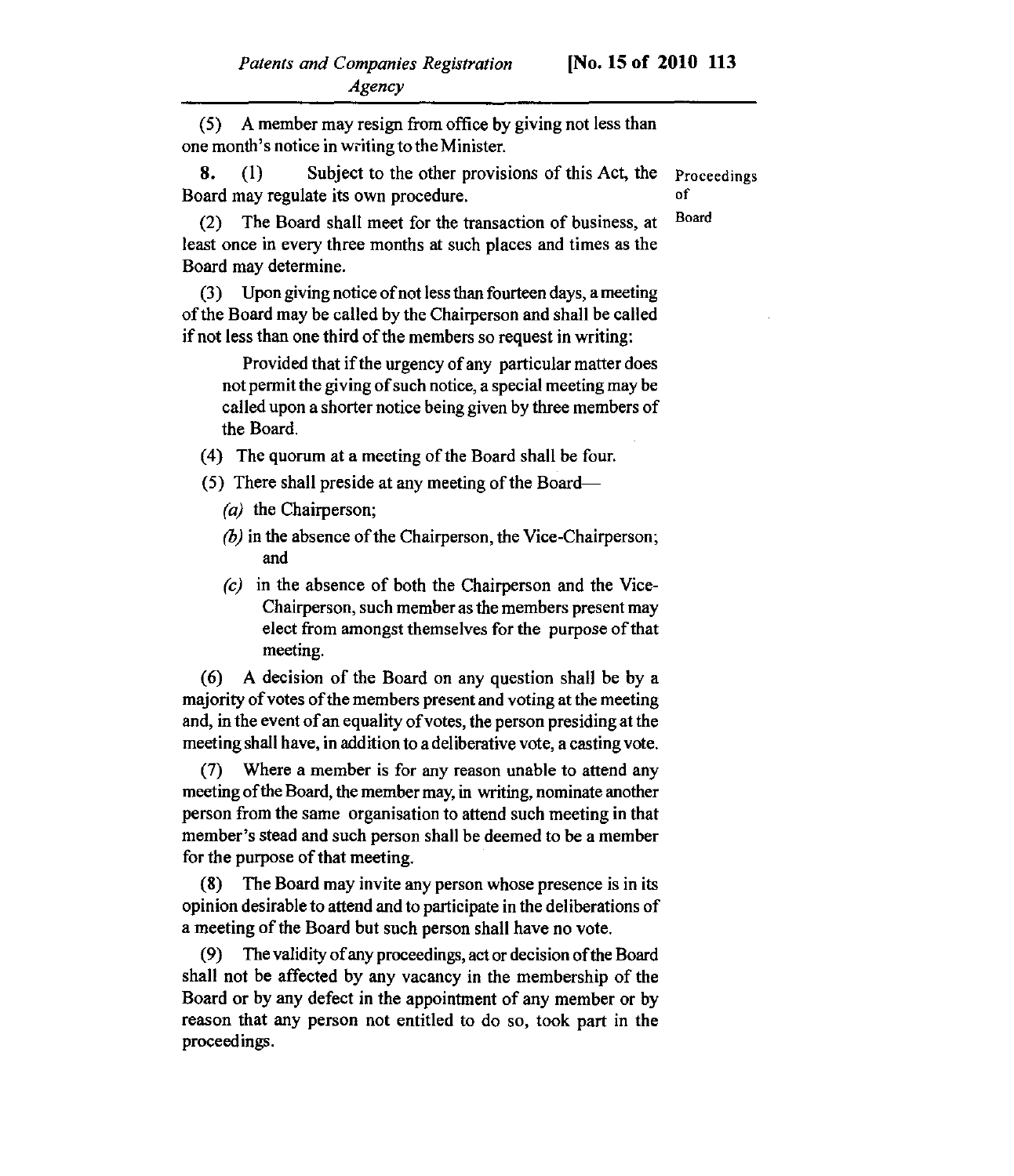(10) The Board shall cause minutes to be kept of the proceedings of every meeting of the Board and every meeting of any committee established by the Board.

Committees Board 9. (1) The Board may, for the purpose of performing its functions under this Act, constitute any committee and delegate to any such committee such of its functions as it thinks fit.

> The Board may appoint as members of a committee  $(2)$ constituted under subsection (I), persons who are or are not members of the Board and such persons shall hold office for such period as the Board may determine.

A committee of the Board may regulate its own procedure.

Allowances of members

of

10. There shall be paid to members of the Board or any committee of the Board such allowances as the Board may, with the approval of the Minister, determine.

Disclosure of interest

(1) If a member or person is present at a meeting of the Board or a committee of the Board at which any matter, in which that person or any member of the person's immediate family, is directly or indirectly interested in a private capacity, is the subject of consideration, that person or member shall, as soon as is practicable after the commencement of the meeting, disclose that interest and shall not, take part in any consideration or discussion of, or vote on any question relating to, that matter.

(2) A disclosure of interest made under this section shall be recorded in the minutes of the meeting at which it is made.

Prohibition of publication of, or disclosure of information to unauthorised persons

12. (1) A person shall not, without the consent in writing given by or on behalf of the Board, publish or disclose to any unauthorised person, otherwise than in the course of duties of that person, the contents of any document, communication or information whatsoever, which relates to or which has come to the knowledge of that person in the course of that person's duties under this Act.

A person who contravenes subsection (1) commits an offence and is liable, upon conviction, to a fine not exceeding two hundred thousand penalty units or to imprisonment for a period not exceeding two years, or to both.

A person who, having any information which to the knowledge of that person has been published or disclosed in contravention of subsection (1), unlawfully publishes or communicates the information to any other person, commits an offence and is liable, upon conviction, to a fine not exceeding two hundred thousand penalty units or to imprisonment for a period not exceeding two years, or to both.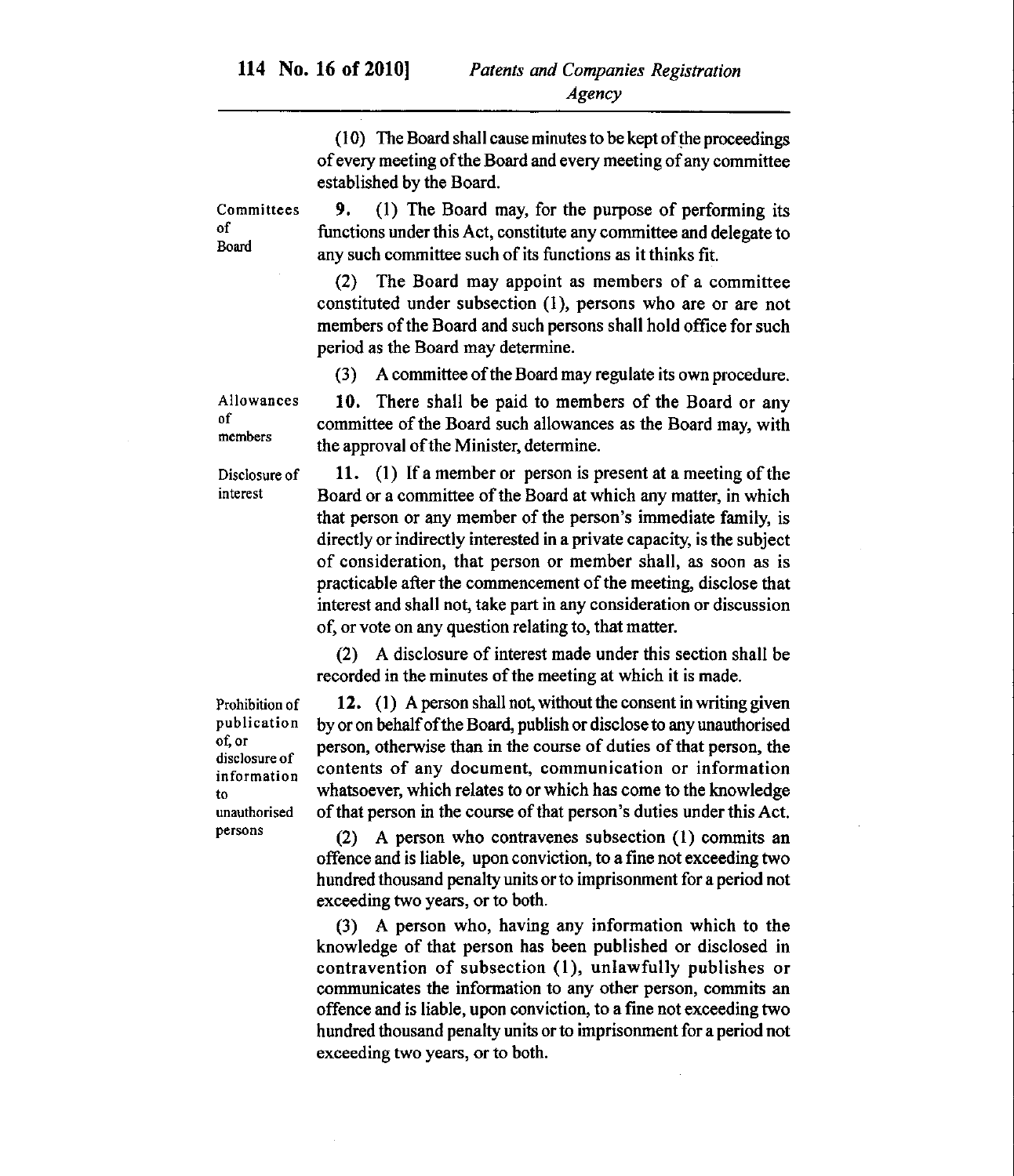| 13. An action or other proceeding shall not lie or be instituted<br>against a member of the Board or a committee of the Board, or a<br>member of staff of the Agency, for or in respect of any act or<br>thing done or omitted to be done in good faith in the exercise or<br>performance, or purported exercise or performance, of any of the<br>powers, functions or duties conferred under this Act. | Immunity of<br>members of<br>Board<br>and<br>staff<br>of<br>Agency |
|---------------------------------------------------------------------------------------------------------------------------------------------------------------------------------------------------------------------------------------------------------------------------------------------------------------------------------------------------------------------------------------------------------|--------------------------------------------------------------------|
| 14. (1) The Board shall appoint, on such terms and conditions<br>as it may, with the approval of the Minister, determine, a Registrar<br>who shall be the chief executive officer of the Agency.                                                                                                                                                                                                        | Registrar                                                          |
| The Registrar shall be an ex-officio member of the Board.<br>(2)                                                                                                                                                                                                                                                                                                                                        |                                                                    |
| The Registrar shall have all the powers as are provided<br>(3)<br>for, and exercised under, the Companies Act, the Companies<br>(Certificates Validation) Act, the Registration of Business Names<br>Act, the Patents Act, the Trade Marks Act and the Registered<br>Designs Act.                                                                                                                       | Cap. 388<br>Cap. 414<br>Cap. 389<br>Cap. 400<br>Cap. 401           |

(4) A person shall not be appointed as Registrar unless the person is a legal practitioner with five years legal experience. Cap. 402

15. The Board may appoint, on such terms and conditions as it may, with the approval of the Minister, determine, Assistant Registrars and such other staff as it considers necessary for the performance of its functions under this Act. Assistant **Registrars** and other staff

#### PART III

#### FINANCIAL PROVISIONS

16. (1) The funds of the Agency shall consist of such Funds of moneys as may  $-$  Agency

- $(a)$  be appropriated to the Agency by Parliament for the purposes of the Agency;
- $(b)$  be paid to the Agency by way of fees, loans, grants or donations; and
- (c) otherwise vest in or accrue to the Agency.
- (2) The Agency may—
	- $(a)$  subject to the approval of the Minister, accept moneys by way of grants or donations from any source within or outside *Zambia;*
	- $(b)$  subject to the approval of the Minister, raise by way of loans or otherwise, such moneys as it may require for the discharge of its functions; and
	- *(c)* charge and collect fees for services provided by the Agency.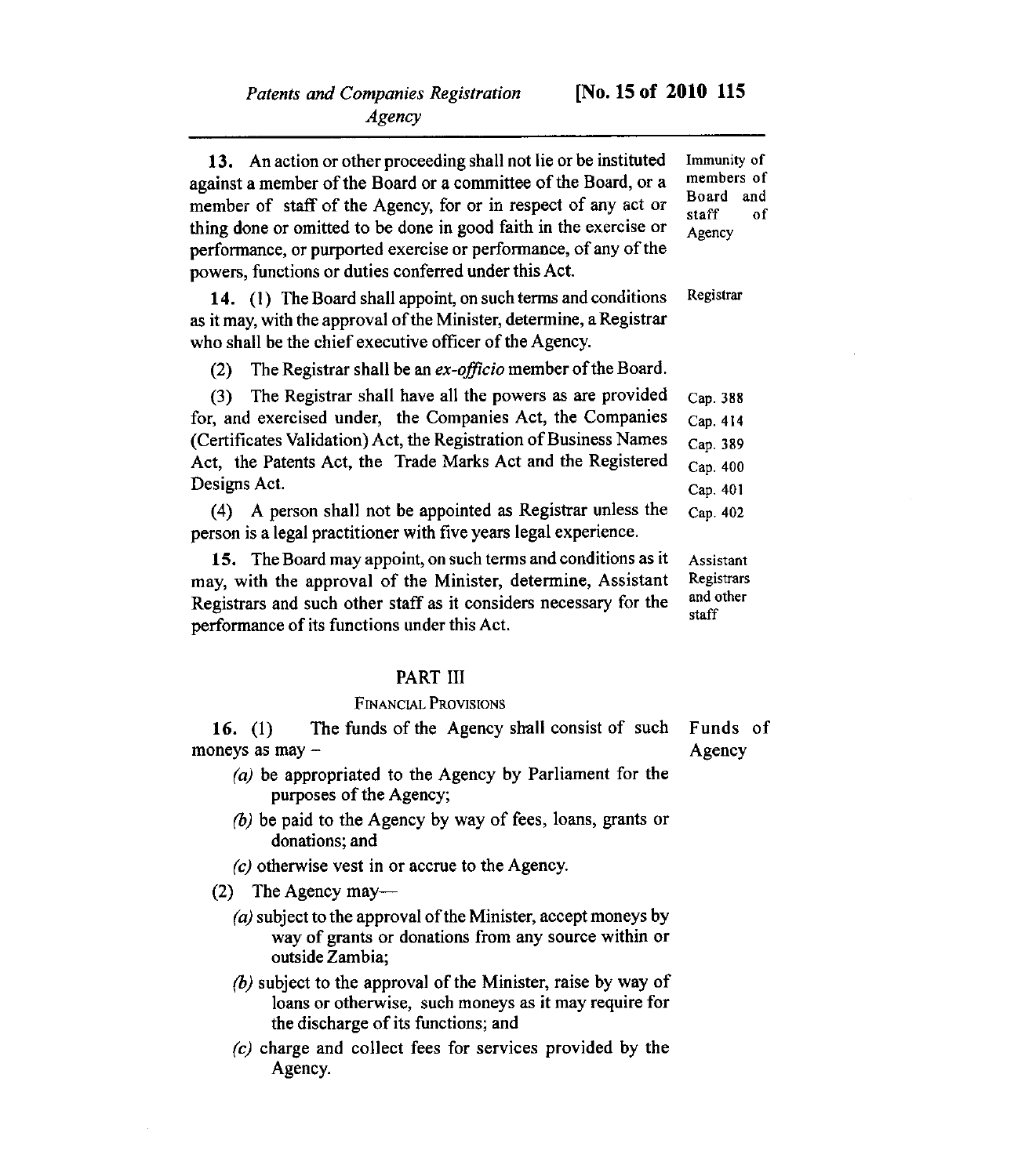(3) There shall be paid from the funds of the

Agency—

- $(a)$  the salaries, allowances, loans, gratuities and pensions of the staff of the Agency and other payments for the recruitment and retention of the staff;
- $(b)$  such reasonable travelling, subsistence and other allowances for members of the Board or any committee of the Board when engaged on the business of the Agency at such rates as the Board may, with the approval of the Minister, determine; and
- *(c)* any other expenses incurred by the Board in the performance of the Board's functions under this Act.

(4) The Board may, with the approval of the Minister, invest in such manner as it considers appropriate such funds of the Agency as it does not immediately require for the discharge of its functions.

Financial year

17. The financial year of the Agency shall be the period of twelve months ending on 31st December of each year.

Accounts 18. (1) The Agency shall cause to be kept proper books of account and other records relating to its accounts.

> The accounts of the Agency shall be audited annually by  $(2)$ the Auditor-General or such independent auditors as the Auditor-General may approve.

The auditor's fees shall be paid by the Agency.  $(3)$ 

Annual 19. (1) As soon as practicable, but not later than ninety days report after the end of the financial year, the Agency shall submit to the Minister a report concerning its activities during the financial year.

> The report referred to in subsection (1) shall include  $(2)$ information on the financial affairs of the Agency and there shall be appended to the report—

*(a)* an audited balance sheet;

 $(b)$  an audited statement of income and expenditure; and

*(c)* such other information as the Minister may require.

 $(3)$ The Minister shall, not later than seven days after the first sitting of the National Assembly next after receipt of the report referred to in subsection (1), lay the report before the National Assembly.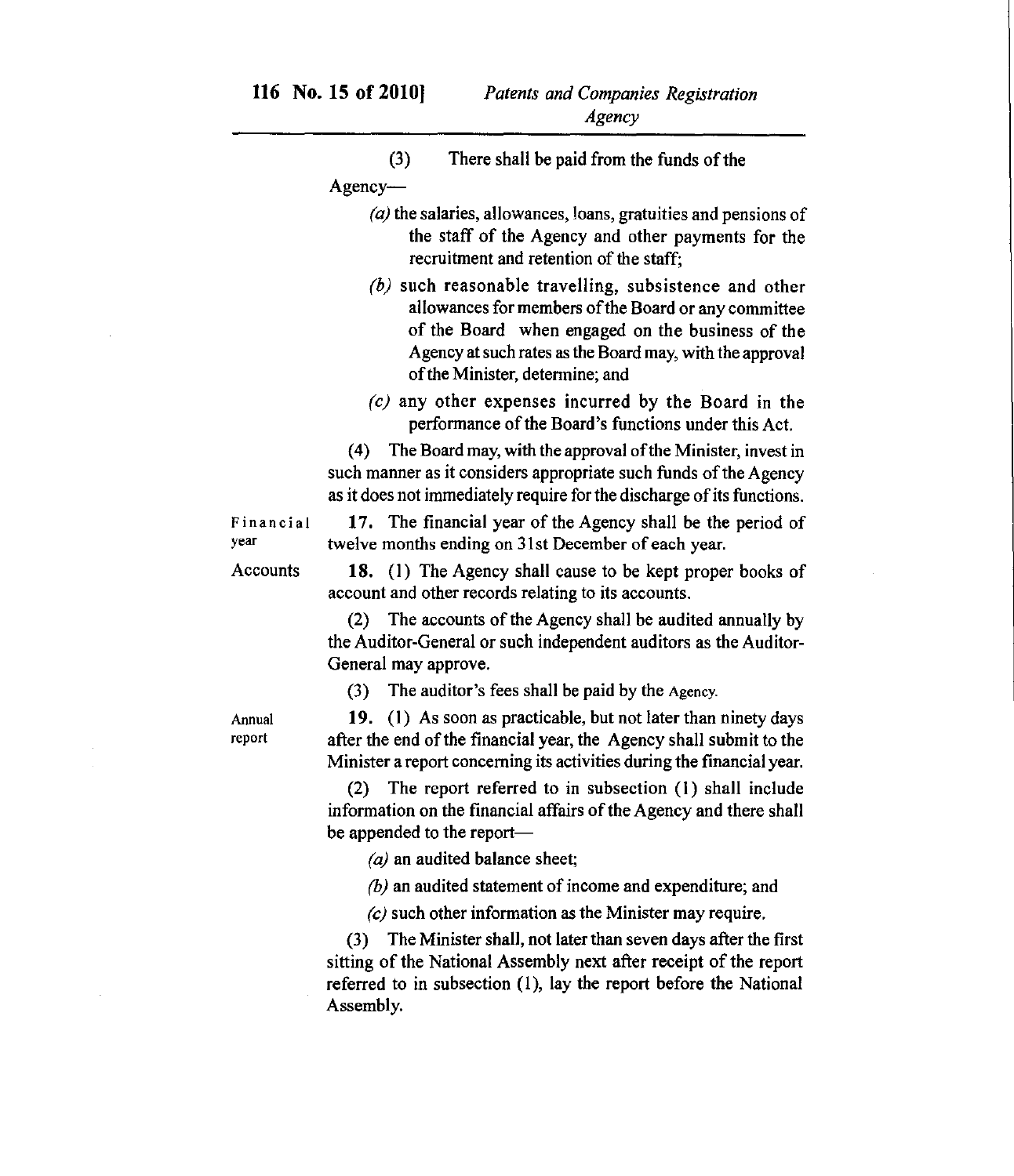#### PART V

#### GENERAL PROVISIONS

20. The Minister may, by statutory instrument, on the recommendation of the Agency, make regulations for the better carrying out of the provisions of this Act. Regulations

21. The Schedule applies in relation to the savings and transitional provisions. Savings and transitional provisions

#### SCHEDULE

#### *(Section 21)*

#### SAVINGS AND TRANSITIONAL PROVISIONS

1. The Department constituted pursuant to section *three* Dissolution of *hundred and sixty-six* of the Companies Act, section *two* of the Registration of Registered Business Names Act, section *three* of Cap. 388 the Patents Act, section *three* of the Trade Marks Act and section Cap. 389 *three* of the Registered Designs Act respectively, shall stand Cap. 400 dissolved on the appointed date.

(1) For the avoidance of doubt, a person who, before the 2. commencement of this Act, was an officer or employee of the Department, shall continue to be an officer or employee of the Agency, as the case may be, *as* if appointed or employed under this Act.

(2) The service of the persons referred to in subparagraph  $(1)$ shall be treated as continuous service.

(3) Nothing in this Act affects the rights and liabilities of any person employed or appointed by the Department before the appointed date.

3. (1) On or after the appointed date, there shall be transferred to, vest in and subsist against the Agency by virtue of this Act and without further assurance—

 $(a)$  the affairs of the Department; and

 $(b)$  subject to this Act, all property, rights and obligations which immediately before the appointed date were the property, rights and obligations of the Department.

(2) Except as provided in this Act, every deed, bond and agreement, other than an agreement for personnel service, to which Vesting of assets and liabilities

Department Cap. 401

Cap. 402

Staff of Department